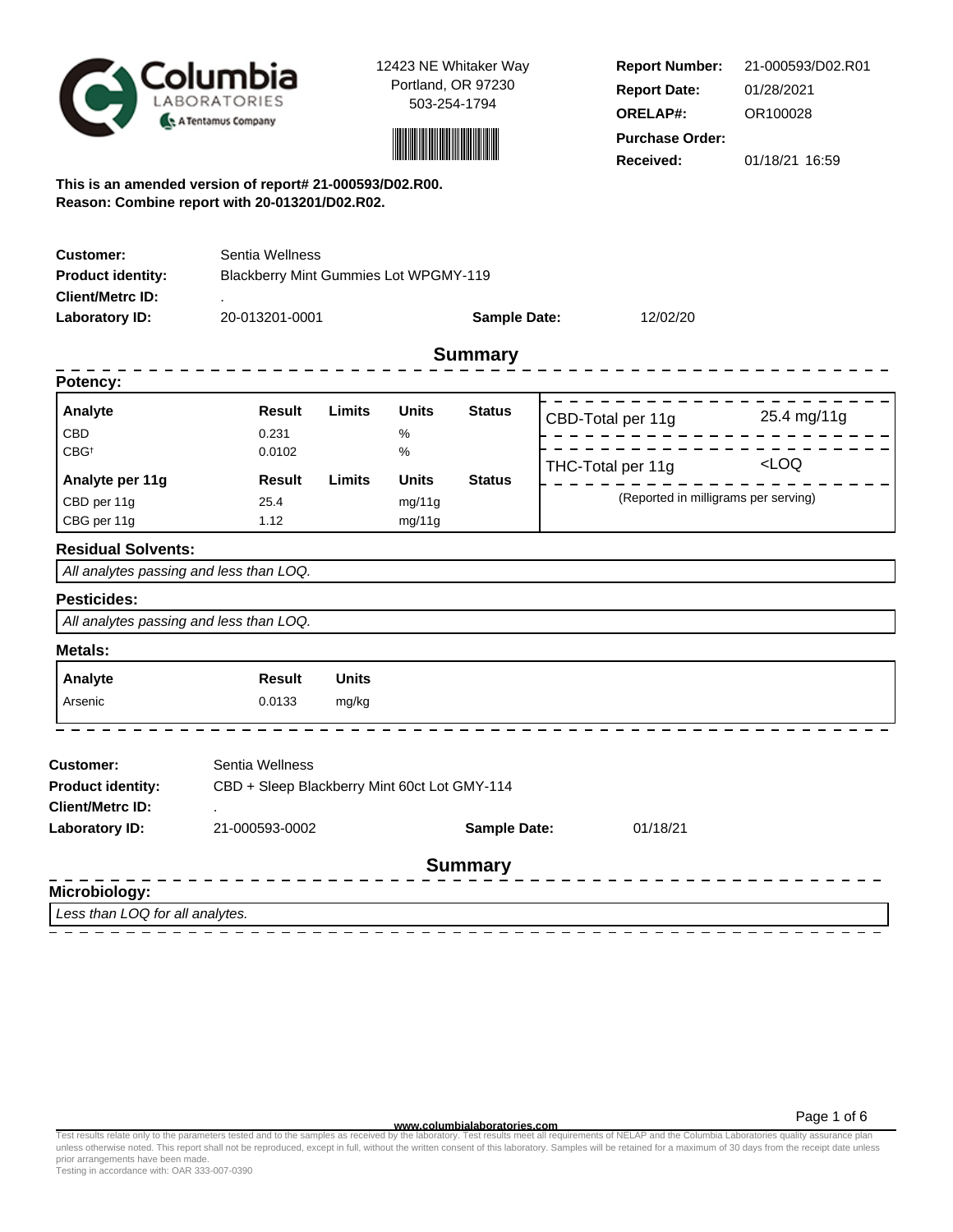



| <b>Report Number:</b>  | 21-000593/D02.R01 |
|------------------------|-------------------|
| <b>Report Date:</b>    | 01/28/2021        |
| <b>ORELAP#:</b>        | OR100028          |
| <b>Purchase Order:</b> |                   |
| Received:              | 01/18/21 16:59    |

| Customer:                | Sentia Wellness<br>PO Box 5665<br>Portland Oregon 97228<br><b>United States</b> |
|--------------------------|---------------------------------------------------------------------------------|
| <b>Product identity:</b> | <b>Blackberry Mint Gummies Lot WPGMY-119</b>                                    |
| <b>Client/Metrc ID:</b>  |                                                                                 |
| <b>Sample Date:</b>      | 12/02/20                                                                        |
| Laboratory ID:           | 20-013201-0001                                                                  |
| <b>Relinquished by:</b>  | Zachary Holden                                                                  |
| Temp:                    | 15.5 $\mathrm{^{\circ}C}$                                                       |
| Serving Size #2:         | 11 <sub>g</sub>                                                                 |
| Serving Size #1:         | 1 <sub>g</sub>                                                                  |

# **Sample Results**

| Potency                         |         | Method J AOAC 2015 V98-6 (mod) Batch: 2010102 |              |            | Analyze: 12/4/20 5:14:00 AM |
|---------------------------------|---------|-----------------------------------------------|--------------|------------|-----------------------------|
| Analyte                         | Result  | Limits                                        | <b>Units</b> | <b>LOQ</b> | <b>Notes</b>                |
| CBC                             | $<$ LOQ |                                               | %            | 0.0033     |                             |
| CBC-At                          | $<$ LOQ |                                               | %            | 0.0033     |                             |
| CBC-Total <sup>t</sup>          | $<$ LOQ |                                               | %            | 0.0062     |                             |
| CBD                             | 0.231   |                                               | %            | 0.0033     |                             |
| CBD-A                           | $<$ LOQ |                                               | %            | 0.0033     |                             |
| CBD-Total                       | 0.231   |                                               | %            | 0.0062     |                             |
| <b>CBDV</b> <sup>†</sup>        | $<$ LOQ |                                               | %            | 0.0033     |                             |
| CBDV-At                         | $<$ LOQ |                                               | %            | 0.0033     |                             |
| CBDV-Total <sup>t</sup>         | $<$ LOQ |                                               | %            | 0.0062     |                             |
| $CBG^{\dagger}$                 | 0.0102  |                                               | %            | 0.0033     |                             |
| $CBG-A^{\dagger}$               | $<$ LOQ |                                               | %            | 0.0033     |                             |
| CBG-Total                       | 0.0102  |                                               | %            | 0.0062     |                             |
| $CBL^+$                         | $<$ LOQ |                                               | %            | 0.0033     |                             |
| <b>CBN</b>                      | $<$ LOQ |                                               | %            | 0.0033     |                             |
| $\Delta$ 8-THC <sup>+</sup>     | $<$ LOQ |                                               | %            | 0.0033     |                             |
| $\Delta$ 9-THC                  | $<$ LOQ |                                               | %            | 0.0033     |                             |
| THC-A                           | $<$ LOQ |                                               | %            | 0.0033     |                             |
| <b>THC-Total</b>                | $<$ LOQ |                                               | %            | 0.0062     |                             |
| <b>THCV</b> <sup>t</sup>        | $<$ LOQ |                                               | %            | 0.0033     |                             |
| THCV-A <sup>t</sup>             | $<$ LOQ |                                               | %            | 0.0033     |                             |
| THCV-Total <sup>t</sup>         | $<$ LOQ |                                               | %            | 0.0062     |                             |
| Total Cannabinoids <sup>+</sup> | 0.241   |                                               | %            |            |                             |

**WWW.columbialaboratories.com**<br>unless otherwise noted. This report shall not be reproduced, except in full, without the written consent of this laboratory. Samples will be retained for a maximum of 30 days from the receipt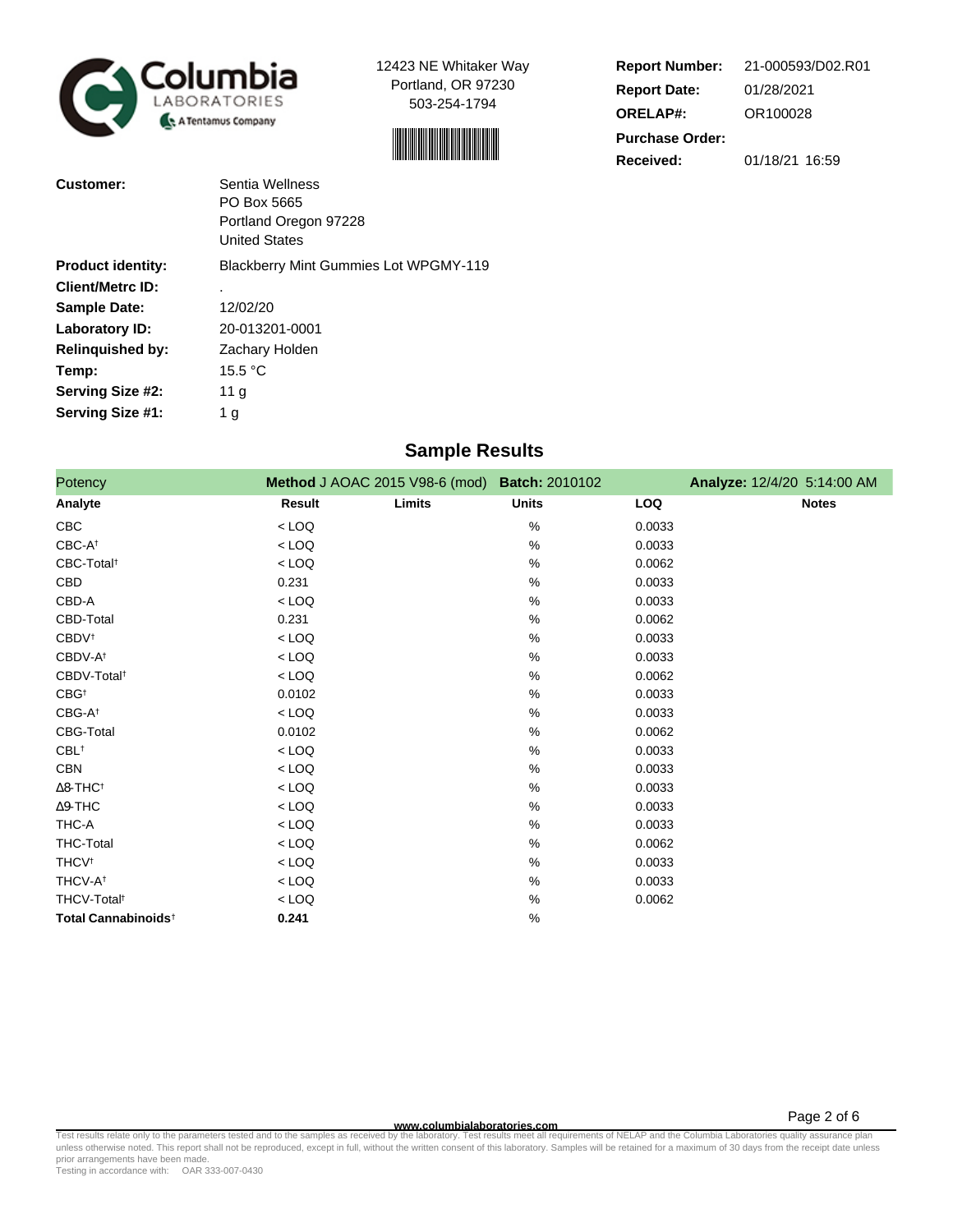



**Report Number: Report Date: ORELAP#:** 01/28/2021 OR100028 **Received:** 01/18/21 16:59 **Purchase Order:** 21-000593/D02.R01

| <b>Solvents</b>                | Method EPA5021A |                         |      |      | Units µg/g           | <b>Batch 2010133</b> |         |                                |      |      | Analyze 12/07/20 09:35 AM |
|--------------------------------|-----------------|-------------------------|------|------|----------------------|----------------------|---------|--------------------------------|------|------|---------------------------|
| Analyte                        | Result          | Limits LOQ Status Notes |      |      | Analyte              |                      | Result  | <b>Limits LOQ Status Notes</b> |      |      |                           |
| 1,4-Dioxane                    | $<$ LOQ         | 380                     | 100  | pass | 2-Butanol            |                      | $<$ LOQ | 5000                           | 200  | pass |                           |
| 2-Ethoxyethanol                | $<$ LOQ         | 160                     | 30.0 | pass | 2-Methylbutane       |                      | $<$ LOQ |                                | 200  |      |                           |
| 2-Methylpentane                | $<$ LOQ         |                         | 30.0 |      | 2-Propanol (IPA)     |                      | $<$ LOQ | 5000                           | 200  | pass |                           |
| 2,2-Dimethylbutane             | $<$ LOQ         |                         | 30.0 |      | 2,2-Dimethylpropane  |                      | $<$ LOQ |                                | 200  |      |                           |
| 2,3-Dimethylbutane             | $<$ LOQ         |                         | 30.0 |      | 3-Methylpentane      |                      | $<$ LOQ |                                | 30.0 |      |                           |
| Acetone                        | $<$ LOQ         | 5000                    | 200  | pass | Acetonitrile         |                      | $<$ LOQ | 410                            | 100  | pass |                           |
| Benzene                        | $<$ LOQ         | 2.00                    | 1.00 | pass | Butanes (sum)        |                      | $<$ LOQ | 5000                           | 400  | pass |                           |
| Cyclohexane                    | $<$ LOQ         | 3880                    | 200  | pass | Ethanol <sup>t</sup> |                      | $<$ LOQ |                                | 200  |      |                           |
| Ethyl acetate                  | $<$ LOQ         | 5000                    | 200  | pass | Ethyl benzene        |                      | $<$ LOQ |                                | 200  |      |                           |
| Ethyl ether                    | $<$ LOQ         | 5000                    | 200  | pass | Ethylene glycol      |                      | $<$ LOQ | 620                            | 200  | pass |                           |
| Ethylene oxide                 | $<$ LOQ         | 50.0                    | 30.0 | pass | Hexanes (sum)        |                      | $<$ LOQ | 290                            | 150  | pass |                           |
| Isopropyl acetate              | $<$ LOQ         | 5000                    | 200  | pass | Isopropylbenzene     |                      | $<$ LOQ | 70.0                           | 30.0 | pass |                           |
| m,p-Xylene                     | $<$ LOQ         |                         | 200  |      | Methanol             |                      | $<$ LOQ | 3000                           | 200  | pass |                           |
| Methylene chloride             | $<$ LOQ         | 600                     | 200  | pass | Methylpropane        |                      | $<$ LOQ |                                | 200  |      |                           |
| n-Butane                       | $<$ LOQ         |                         | 200  |      | n-Heptane            |                      | $<$ LOQ | 5000                           | 200  | pass |                           |
| n-Hexane                       | $<$ LOQ         |                         | 30.0 |      | n-Pentane            |                      | $<$ LOQ |                                | 200  |      |                           |
| o-Xylene                       | $<$ LOQ         |                         | 200  |      | Pentanes (sum)       |                      | $<$ LOQ | 5000                           | 600  | pass |                           |
| Propane                        | $<$ LOQ         | 5000                    | 200  | pass | Tetrahydrofuran      |                      | $<$ LOQ | 720                            | 100  | pass |                           |
| Toluene                        | $<$ LOQ         | 890                     | 100  | pass | <b>Total Xylenes</b> |                      | $<$ LOQ |                                | 400  |      |                           |
| <b>Total Xylenes and Ethyl</b> | $<$ LOQ         | 2170                    | 600  | pass |                      |                      |         |                                |      |      |                           |

**www.columbialaboratories.com**

Test results relate only to the parameters tested and to the samples as received by the laboratory. Test results meet all requirements of NELAP and the Columbia Laboratories quality assurance plan<br>unless otherwise noted. T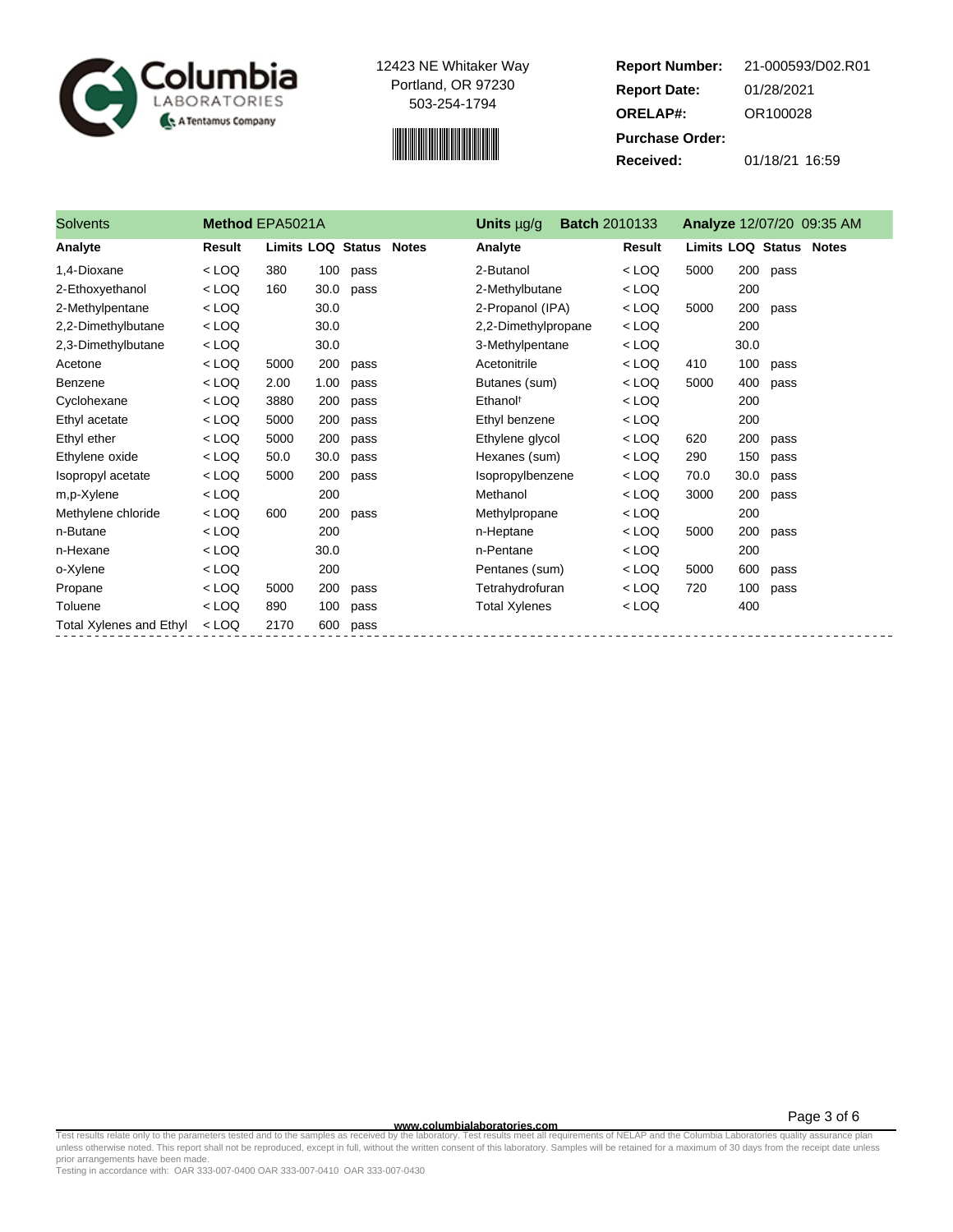



| <b>Report Number:</b>  | 21-000593/D02.R01         |
|------------------------|---------------------------|
| <b>Report Date:</b>    | 01/28/2021                |
| <b>ORELAP#:</b>        | OR100028                  |
| <b>Purchase Order:</b> |                           |
| Received:              | 01/18/21 16:59            |
| 10143                  | Analyze 12/07/20 11:02 AM |

| <b>Pesticides</b> |         |      |                         | Method AOAC 2007.01 & EN 15662 (mod) Units mg/kg Batch 2010143 |         |      | Analyze 12/07/20 11:02 AM |
|-------------------|---------|------|-------------------------|----------------------------------------------------------------|---------|------|---------------------------|
| Analyte           | Result  |      | Limits LOQ Status Notes | Analyte                                                        | Result  |      | Limits LOQ Status Notes   |
| Abamectin         | $<$ LOQ | 0.50 | $0.250$ pass            | Acephate                                                       | $<$ LOQ | 0.40 | 0.250 pass                |
| Acequinocyl       | $<$ LOQ | 2.0  | $1.00$ pass             | Acetamiprid                                                    | $<$ LOQ | 0.20 | $0.100$ pass              |
| Aldicarb          | $<$ LOQ | 0.40 | $0.200$ pass            | Azoxystrobin                                                   | $<$ LOQ | 0.20 | $0.100$ pass              |
| <b>Bifenazate</b> | $<$ LOQ | 0.20 | $0.100$ pass            | <b>Bifenthrin</b>                                              | $<$ LOQ | 0.20 | $0.100$ pass              |
| <b>Boscalid</b>   | $<$ LOQ | 0.40 | $0.200$ pass            | Carbaryl                                                       | $<$ LOQ | 0.20 | $0.100$ pass              |
| Carbofuran        | $<$ LOQ | 0.20 | $0.100$ pass            | Chlorantraniliprole                                            | $<$ LOQ | 0.20 | $0.100$ pass              |
| Chlorfenapyr      | $<$ LOQ | 1.0  | $0.500$ pass            | Chlorpyrifos                                                   | $<$ LOQ | 0.20 | 0.100 pass                |
| Clofentezine      | $<$ LOQ | 0.20 | 0.100 pass              | Cyfluthrin                                                     | $<$ LOQ | 1.0  | 0.500 pass                |
| Cypermethrin      | $<$ LOQ | 1.0  | $0.500$ pass            | Daminozide                                                     | $<$ LOQ | 1.0  | $0.500$ pass              |
| Diazinon          | $<$ LOQ | 0.20 | $0.100$ pass            | <b>Dichlorvos</b>                                              | $<$ LOQ | 1.0  | $0.500$ pass              |
| Dimethoate        | $<$ LOQ | 0.20 | $0.100$ pass            | Ethoprophos                                                    | $<$ LOQ | 0.20 | $0.100$ pass              |
| Etofenprox        | $<$ LOQ | 0.40 | $0.200$ pass            | Etoxazole                                                      | $<$ LOQ | 0.20 | 0.100 pass                |
| Fenoxycarb        | $<$ LOQ | 0.20 | $0.100$ pass            | Fenpyroximate                                                  | $<$ LOQ | 0.40 | $0.200$ pass              |
| Fipronil          | $<$ LOQ | 0.40 | $0.200$ pass            | Flonicamid                                                     | $<$ LOQ | 1.0  | $0.400$ pass              |
| Fludioxonil       | $<$ LOQ | 0.40 | $0.200$ pass            | Hexythiazox                                                    | $<$ LOQ | 1.0  | $0.400$ pass              |
| Imazalil          | $<$ LOQ | 0.20 | $0.100$ pass            | Imidacloprid                                                   | $<$ LOQ | 0.40 | $0.200$ pass              |
| Kresoxim-methyl   | $<$ LOQ | 0.40 | 0.200 pass              | Malathion                                                      | $<$ LOQ | 0.20 | 0.100 pass                |
| Metalaxyl         | $<$ LOQ | 0.20 | $0.100$ pass            | Methiocarb                                                     | $<$ LOQ | 0.20 | $0.100$ pass              |
| Methomyl          | $<$ LOQ | 0.40 | $0.200$ pass            | <b>MGK-264</b>                                                 | $<$ LOQ | 0.20 | $0.100$ pass              |
| Myclobutanil      | $<$ LOQ | 0.20 | $0.100$ pass            | Naled                                                          | $<$ LOQ | 0.50 | $0.250$ pass              |
| Oxamyl            | $<$ LOQ | 1.0  | $0.500$ pass            | Paclobutrazole                                                 | $<$ LOQ | 0.40 | $0.200$ pass              |
| Parathion-Methyl  | $<$ LOQ | 0.20 | $0.200$ pass            | Permethrin                                                     | $<$ LOQ | 0.20 | $0.100$ pass              |
| Phosmet           | $<$ LOQ | 0.20 | $0.100$ pass            | Piperonyl butoxide                                             | $<$ LOQ | 2.0  | $1.00$ pass               |
| Prallethrin       | $<$ LOQ | 0.20 | $0.200$ pass            | Propiconazole                                                  | $<$ LOQ | 0.40 | $0.200$ pass              |
| Propoxur          | $<$ LOQ | 0.20 | 0.100 pass              | Pyrethrin I (total)                                            | $<$ LOQ | 1.0  | 0.500 pass                |
| Pyridaben         | $<$ LOQ | 0.20 | $0.100$ pass            | Spinosad                                                       | $<$ LOQ | 0.20 | $0.100$ pass              |
| Spiromesifen      | $<$ LOQ | 0.20 | $0.100$ pass            | Spirotetramat                                                  | $<$ LOQ | 0.20 | $0.100$ pass              |
| Spiroxamine       | $<$ LOQ | 0.40 | $0.200$ pass            | Tebuconazole                                                   | $<$ LOQ | 0.40 | $0.200$ pass              |
| Thiacloprid       | $<$ LOQ | 0.20 | $0.100$ pass            | Thiamethoxam                                                   | $<$ LOQ | 0.20 | $0.100$ pass              |
| Trifloxystrobin   | $<$ LOQ | 0.20 | 0.100 pass              |                                                                |         |      |                           |
| <b>Metals</b>     |         |      |                         |                                                                |         |      |                           |

| Analyte | Result  | ∟imits | Units | <b>LOQ</b> | <b>Batch</b> | Analyze  | Method              | <b>Notes</b> |
|---------|---------|--------|-------|------------|--------------|----------|---------------------|--------------|
| Arsenic | 0.0133  |        | mg/kg | 0.00701    | 2010108      | 12/04/20 | AOAC 2013.06 (mod.) | X            |
| Cadmium | $<$ LOQ |        | mg/kg | 0.00701    | 2010108      | 12/04/20 | AOAC 2013.06 (mod.) | X            |
| Lead    | $<$ LOQ |        | mg/kg | 0.00701    | 2010108      | 12/04/20 | AOAC 2013.06 (mod.) | X            |
| Mercury | $<$ LOQ |        | mg/kg | 0.00351    | 2010108      | 12/04/20 | AOAC 2013.06 (mod.) | Х            |

### **www.columbialaboratories.com**

Test results relate only to the parameters tested and to the samples as received by the laboratory. Test results meet all requirements of NELAP and the Columbia Laboratories quality assurance plan<br>unless otherwise noted. T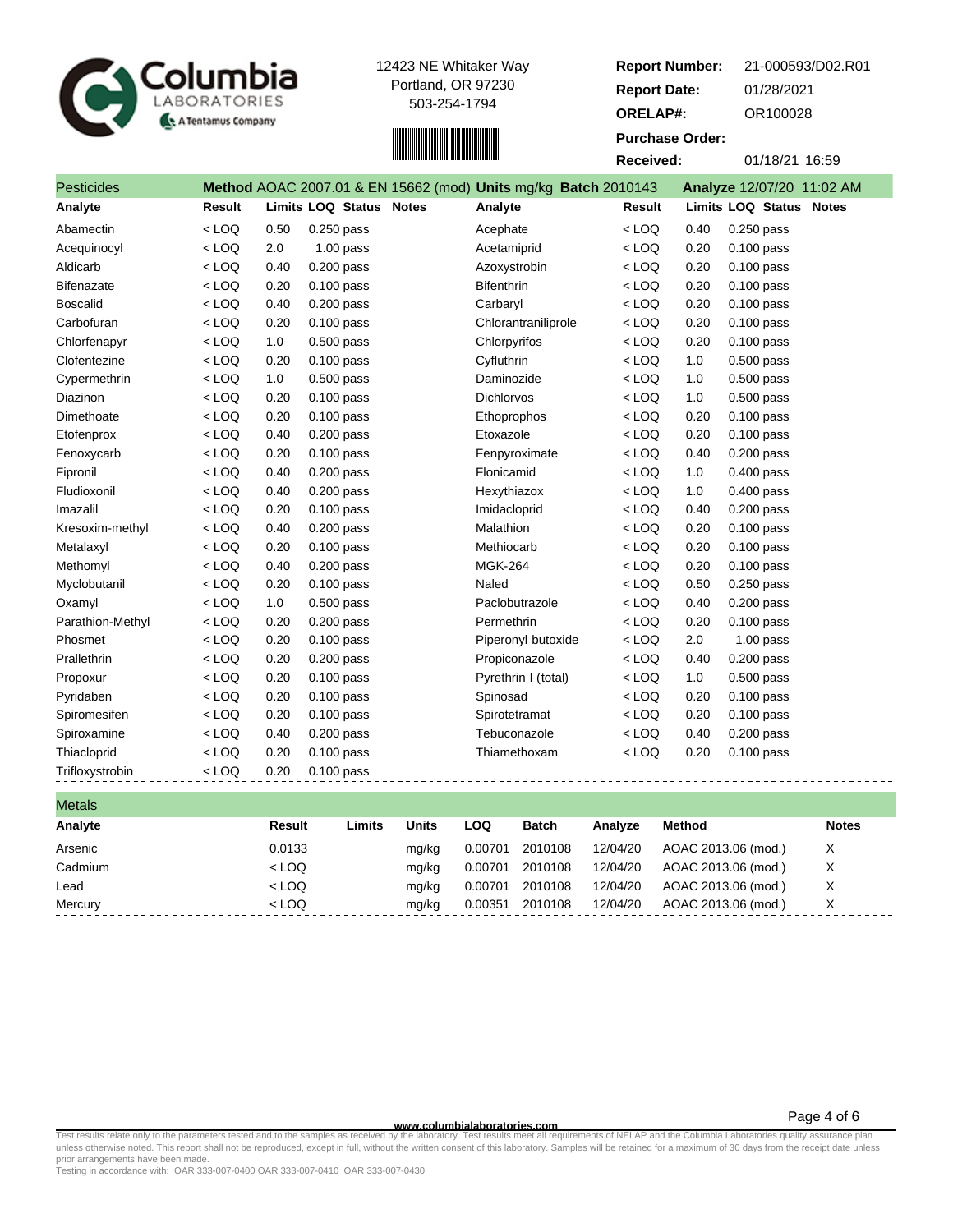



| <b>Report Number:</b>  | 21-000593/D02.R01 |
|------------------------|-------------------|
| <b>Report Date:</b>    | 01/28/2021        |
| <b>ORELAP#:</b>        | OR100028          |
| <b>Purchase Order:</b> |                   |
| Received:              | 01/18/21 16:59    |

| Customer:                | Sentia Wellness                              |
|--------------------------|----------------------------------------------|
|                          | PO Box 5665                                  |
|                          | Portland Oregon 97228                        |
|                          | <b>United States</b>                         |
| <b>Product identity:</b> | CBD + Sleep Blackberry Mint 60ct Lot GMY-114 |
| <b>Client/Metrc ID:</b>  | ٠                                            |
| <b>Sample Date:</b>      | 01/18/21                                     |
| Laboratory ID:           | 21-000593-0002                               |
| Temp:                    | 15.5 $\mathrm{^{\circ}C}$                    |

## **Sample Results**

| Microbiology            |          |        |       |     |              |          |                         |              |
|-------------------------|----------|--------|-------|-----|--------------|----------|-------------------------|--------------|
| Analyte                 | Result   | Limits | Units | LOQ | <b>Batch</b> | Analyze  | Method                  | <b>Notes</b> |
| Aerobic Plate Count     | $<$ LOQ  |        | cfu/g | 10  | 2100506      | 01/21/21 | AOAC 990.12 (Petrifilm) | X            |
| E.coli                  | $<$ LOQ  |        | cfu/g | 10  | 2100505      | 01/21/21 | AOAC 991.14 (Petrifilm) | X            |
| <b>Total Coliforms</b>  | $<$ LOQ  |        | cfu/g | 10  | 2100505      | 01/21/21 | AOAC 991.14 (Petrifilm) | X            |
| Mold (RAPID Petrifilm)  | $<$ LOQ  |        | cfu/g | 10  | 2100504      | 01/21/21 | AOAC 2014.05 (RAPID)    | X            |
| Yeast (RAPID Petrifilm) | $<$ LOQ  |        | cfu/g | 10  | 2100504      | 01/21/21 | AOAC 2014.05 (RAPID)    | X            |
| Salmonella spp.         | Negative |        | /25g  |     | 2100507      | 01/20/21 | AOAC 2016.01            | Χ            |

| <b>Mycotoxins</b>                    |         |        |              |      |         |          |                         |              |
|--------------------------------------|---------|--------|--------------|------|---------|----------|-------------------------|--------------|
| Analyte                              | Result  | Limits | <b>Units</b> | LOQ  | Batch   | Analyze  | <b>Method</b>           | <b>Notes</b> |
| Aflatoxin B1 <sup>+</sup>            | $<$ LOQ |        | µg/kg        | 5.00 | 2100600 | 01/21/21 | AOAC 2007.01 & EN 15662 |              |
| Aflatoxin B <sub>2<sup>t</sup></sub> | $<$ LOQ |        | µg/kg        | 5.00 | 2100600 | 01/21/21 | AOAC 2007.01 & EN 15662 |              |
| Aflatoxin G1 <sup>t</sup>            | $<$ LOQ |        | µg/kg        | 5.00 | 2100600 | 01/21/21 | AOAC 2007.01 & EN 15662 |              |
| Aflatoxin G2 <sup>+</sup>            | $<$ LOQ |        | µg/kg        | 5.00 | 2100600 | 01/21/21 | AOAC 2007.01 & EN 15662 |              |
| Deoxynivalenol <sup>t</sup>          | $<$ LOQ |        | µg/kg        | 200  | 2100600 | 01/21/21 | AOAC 2007.01 & EN 15662 |              |
| Fumonisin B1 <sup>+</sup>            | $<$ LOQ |        | µg/kg        | 200  | 2100600 | 01/21/21 | AOAC 2007.01 & EN 15662 |              |
| Fumonisin B <sub>2<sup>t</sup></sub> | $<$ LOQ |        | µg/kg        | 200  | 2100600 | 01/21/21 | AOAC 2007.01 & EN 15662 |              |
| HT2-Toxin <sup>t</sup>               | $<$ LOQ |        | µg/kg        | 40.0 | 2100600 | 01/21/21 | AOAC 2007.01 & EN 15662 |              |
| Nivalenol <sup>t</sup>               | $<$ LOQ |        | µg/kg        | 400  | 2100600 | 01/21/21 | AOAC 2007.01 & EN 15662 |              |
| Ochratoxin A <sup>t</sup>            | $<$ LOQ |        | µg/kg        | 5.00 | 2100600 | 01/21/21 | AOAC 2007.01 & EN 15662 |              |
| Ochratoxin B <sup>t</sup>            | $<$ LOQ |        | µg/kg        | 2.00 | 2100600 | 01/21/21 | AOAC 2007.01 & EN 15662 |              |
| T2-Toxin <sup>t</sup>                | $<$ LOQ |        | µg/kg        | 20.0 | 2100600 | 01/21/21 | AOAC 2007.01 & EN 15662 |              |
| Zearalenone <sup>t</sup>             | $<$ LOQ |        | µg/kg        | 200  | 2100600 | 01/21/21 | AOAC 2007.01 & EN 15662 |              |

Test results relate only to the parameters tested and to the samples as received by the laboratory. Test results meet all requirements of NELAP and the Columbia Laboratories quality assurance plan<br>unless otherwise noted. T